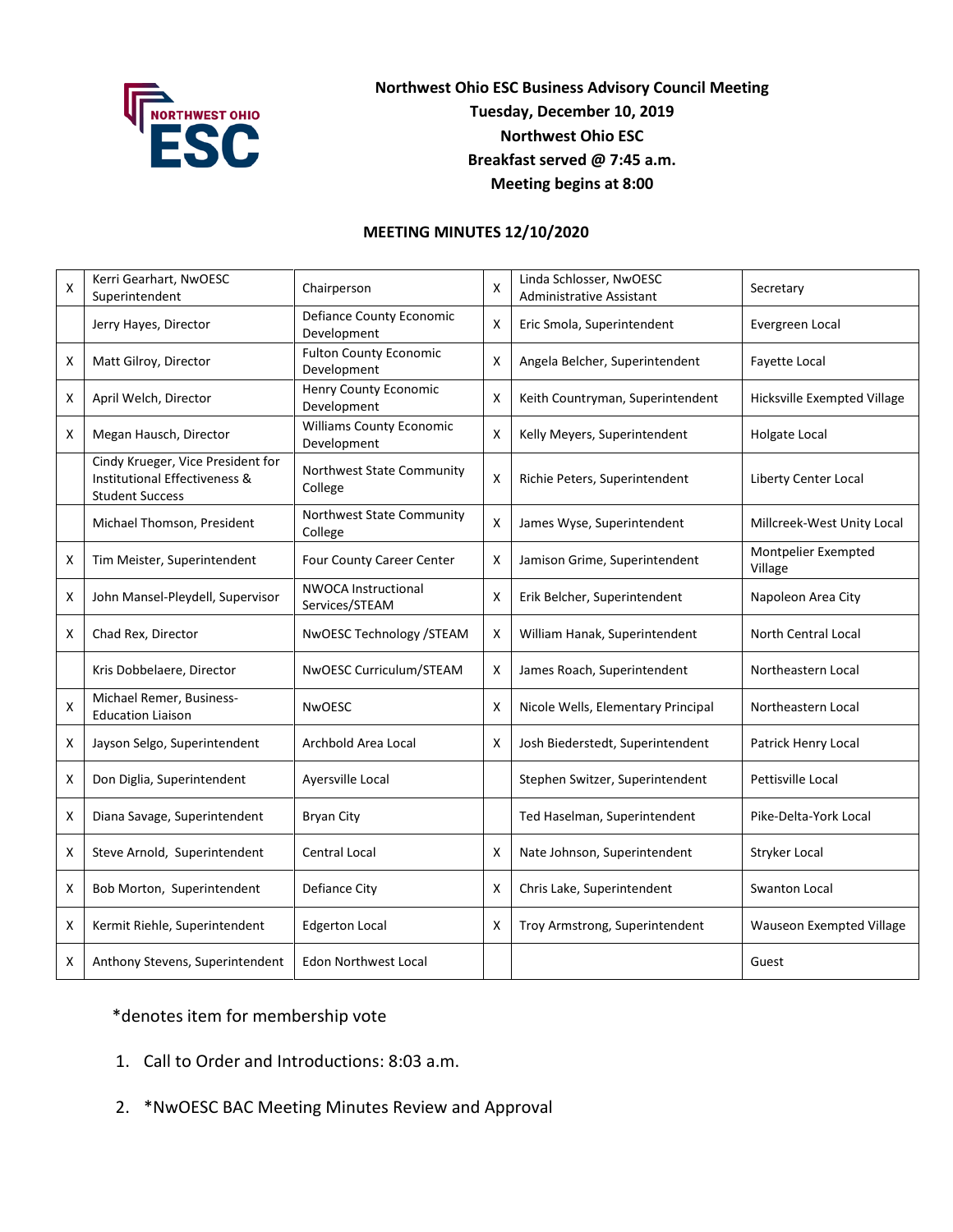- a. A motion to approve the minutes of the NwOESC Business Advisory Council meeting held on September 10, 2019 was made by Don Diglia and second by Kermit Riehle.
- 3. Business Spotlight:
	- a. Henry County as arranged by April Welch

*-Peter Beck, CEO of Automatic Feed, Napoleon - third generation owner and his son will be the fourth generation. 70 year business in Henry County. -Ongoing collaboration with Napoleon Schools (students), Napoleon Machine/AF (facility) and NSCC (instructors) since 2014 offering a classroom located in a manufacturing environment giving students an introduction to manufacturing/engineering fields.* 

*-1/3 of those working in the manufacturing field will be retiring in the next ten years -Business owners prefer candidates who have some level of training/experience in manufacturing such as the "OSHA 10 hour" certification rather than those who have none.* 

*-The program continues to expand and evolve. Fall 2020 will include Industrial Technologies with opportunity for college credit plus and/or industry recognized certificates.* 

*-Overarching goal is to keep students in our counties and meet the demands of area business for a skilled work force.*

- 4. Education Spotlight:
	- a. Josh Biederstedt Patrick Henry Local Schools; Business Breakfast *-The district has been working to engage stakeholders throughout the community and decided to focus a breakfast event on the business community. Phone calls and other outreach efforts were made, with over 125 individuals invited. -During the event, which was held from 9:00 – 11:00, staff and students shared information, such as the mission and vision of the district. -Students were tour guides; given a script -Six stations were included with three in the elementary so they could observe younger students as well -Many participants are asking for this to happen again next year with a 'working classroom' to observe as well*

*March – Fulton County (Matt Gilroy) will head up the Business Spotlight and Stryker (Nate Johnson) will provide the School Spotlight*

*June – Defiance County (Jerry/Carla) will head up the Business Spotlight and a volunteer is need for the School Spotlight*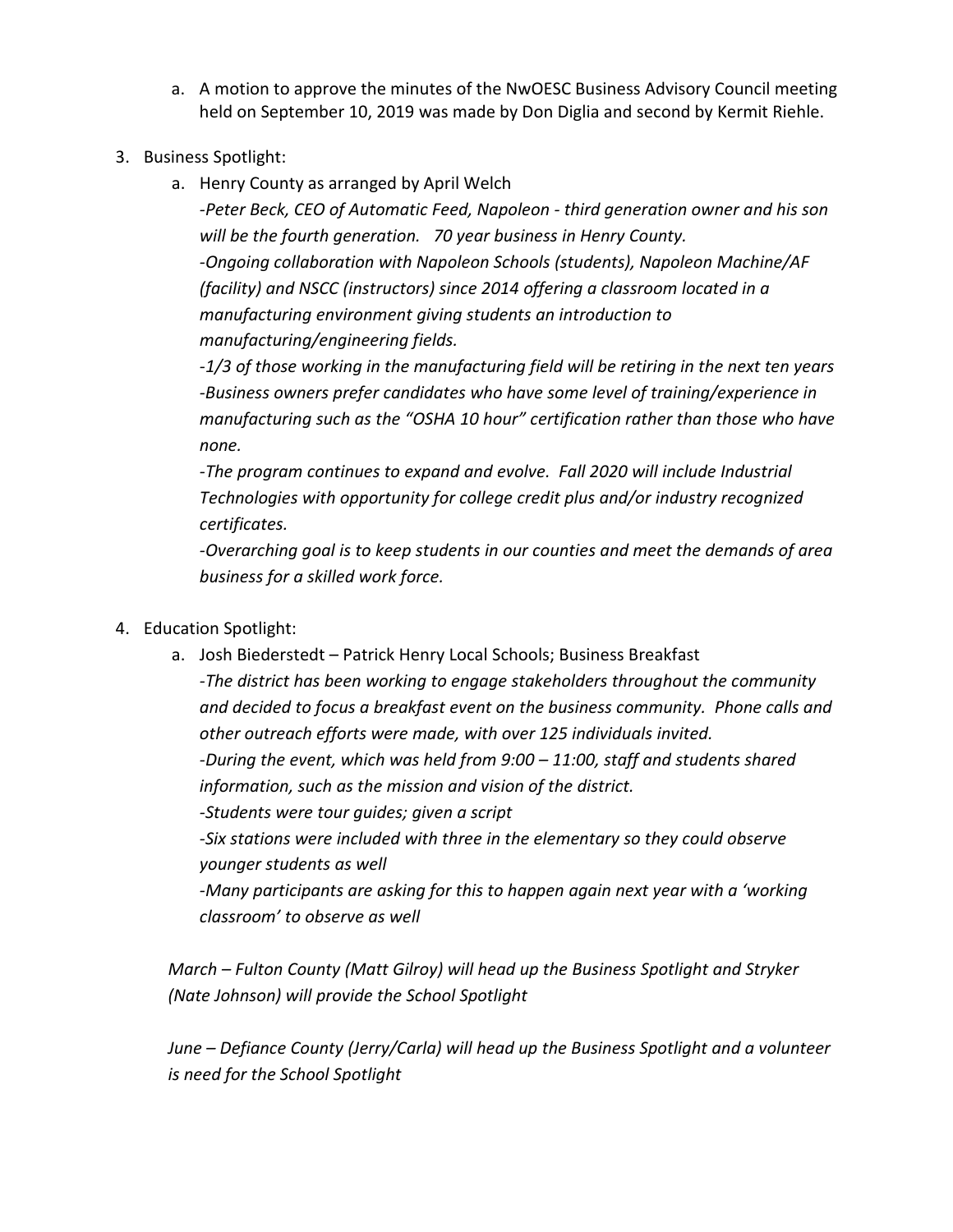- 5. Special Presentation:
	- a. Pam Mohler Associated General Contractors of NW Ohio; Build the 419!

*- Ohio is fifth largest sector in the country for construction*

*-There is a critical employment shortage in skilled trades*

*-It takes approximately four years to train a person for a career in the trades, which includes everything from project management, to architecture, to engineering -Math (algebra and calculus) and science are critical skills in high school for construction trades as well as being adept at problem solving.* 

*-Younger students (grades 6-8) need awareness/exploration activities to expose them to the trades and what may be required to pursue.*

*-Senior level students can take a much deeper dive through pre-apprenticeship programs.* 

*-A mentorship program known as "Draft Day" is being promoted. Students are matched to a mentor who will meet with them in school and coach them along – students are often placed with Mentor for apprenticeships. First year 64 student applicants from NW Ohio with 50 accepted. Second year there were 83 students from NW Ohio accepted. Students interested in engineering often have coop opportunities available. 95% of individuals who coop end up staying with company/local.*

*-Draft day – for HS seniors. Students get job offers on the spot so they are connected immediately. -Having OSSHA 10 helps students move through the process quicker. The CLC Draft Day 2020 will be announced in January. -Having reliable transportation and being drug free are critical -Schools should contact Pam Mohler at 419-241-3601 for more information.*

6. Fulton County Economic Development Director Updates and Information Sharing: *-Matt Gilroy shared that Manufacturing Day was a success with many students and businesses participating.*

*-A "virtual fieldtrip" was conducted with Wauseon Machine showing Wauseon fifth graders the opportunities available. This consisted of 4 sessions approximately 8 minutes long. This is available to other interested districts.* 

- 7. Henry County Economic Development Director Updates and Information Sharing: *-April Welch shared she is working with schools and focus groups of HS students to gain insight and their feedback to better match needs and interests to local opportunities.*
- 8. Williams County Economic Development Director Updates and Information Sharing: *-Megan Hausch is now the Executive Director.*